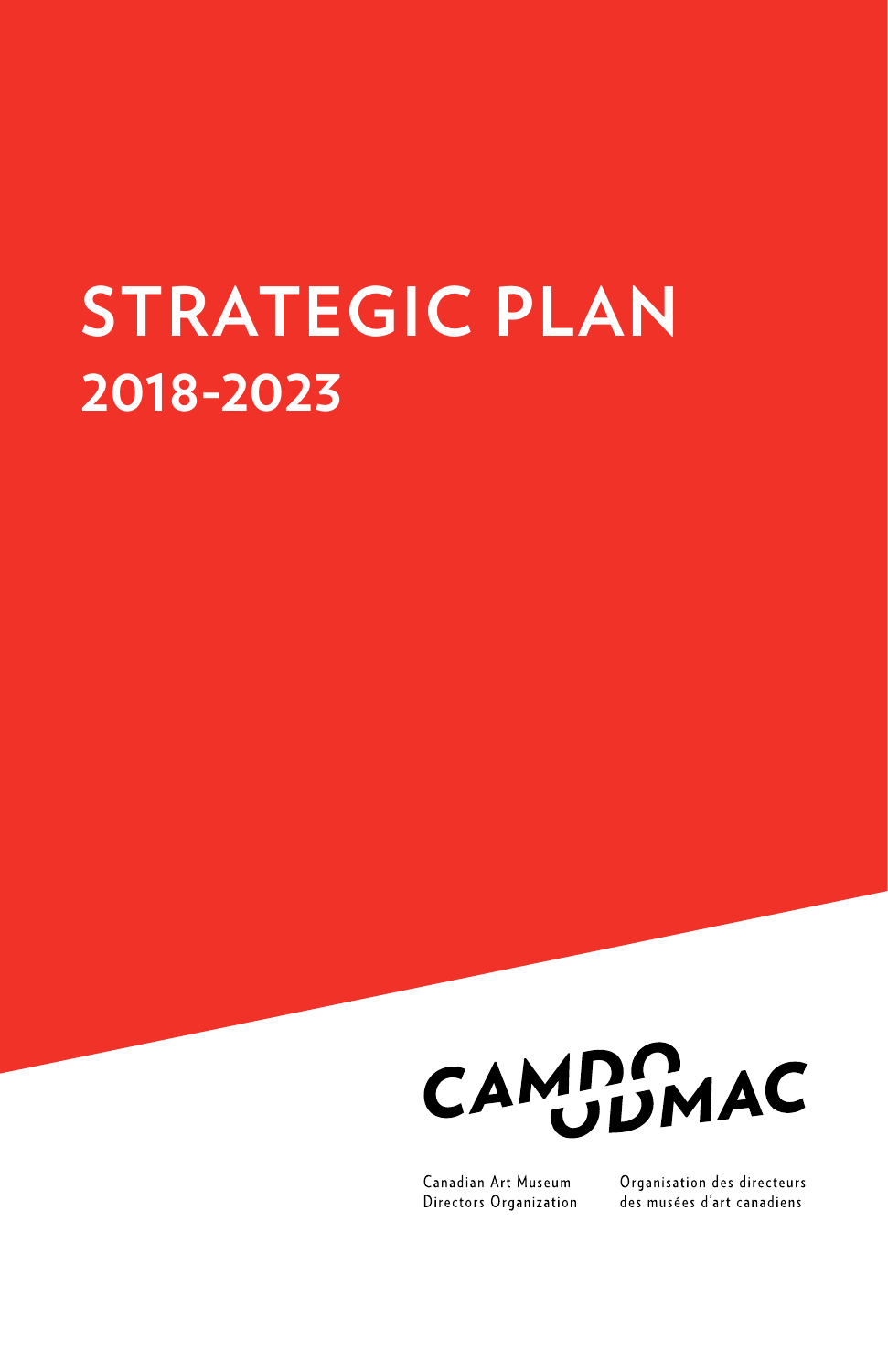### **STRATEGIC PLAN 2018-2023**

**CAMDO-ODMAC Canadian Art Museum Directors Organization 400-280 Metcalfe St Ottawa, ON K2P 1R7 www.camdo-odmac.ca**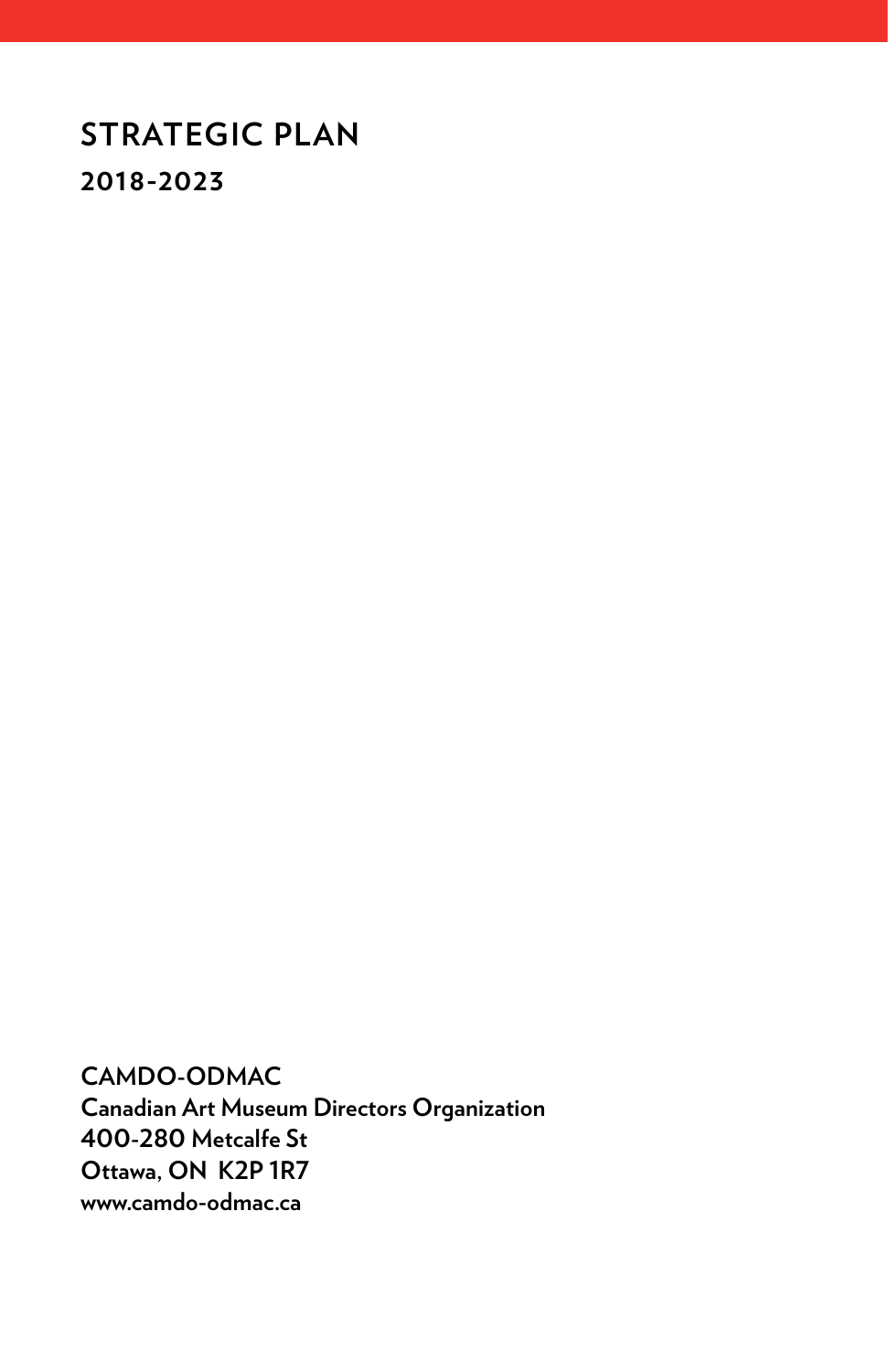### **BACKGROUND**

CAMDO-ODMAC serves as a convener and catalyst for public art museum and gallery directors who lead a diversity of visual arts institutions across Canada. The unique role played by CAMDO-ODMAC within the arts sector accounts for the organization's longevity (founded in 1964), record of continuous activity, and strong relevance to its membership. CAMDO-ODMAC provides the only forum for directors to engage in frank and open discussion of the opportunities, issues, and challenges they face in running art institutions, and in collecting, presenting, and promoting the visual arts for all Canadians.

CAMDO-ODMAC maintains an outward focus on the broad visual arts ecology while strengthening the capacity of its members to serve their publics. CAMDO-ODMAC believes passionately that art and artists enable people to better understand themselves and others. Art museum and gallery directors facilitate these encounters, understandings, and transformations. CAMDO-ODMAC provides the tools, knowledge, insights, and connections that enable directors to be effective leaders, and advocates for the sector at large.

### **MISSION**

CAMDO-ODMAC strengthens the ability of Canadian art museum and public art gallery directors to champion art and its significance in society.

### **VISION**

Art museums and galleries help people to imagine and create a better world.

### **VALUES**

CAMDO-ODMAC upholds these core values: respect, inclusion, professionalism, sharing, critical inquiry, freedom of expression, artistic integrity, and public accountability.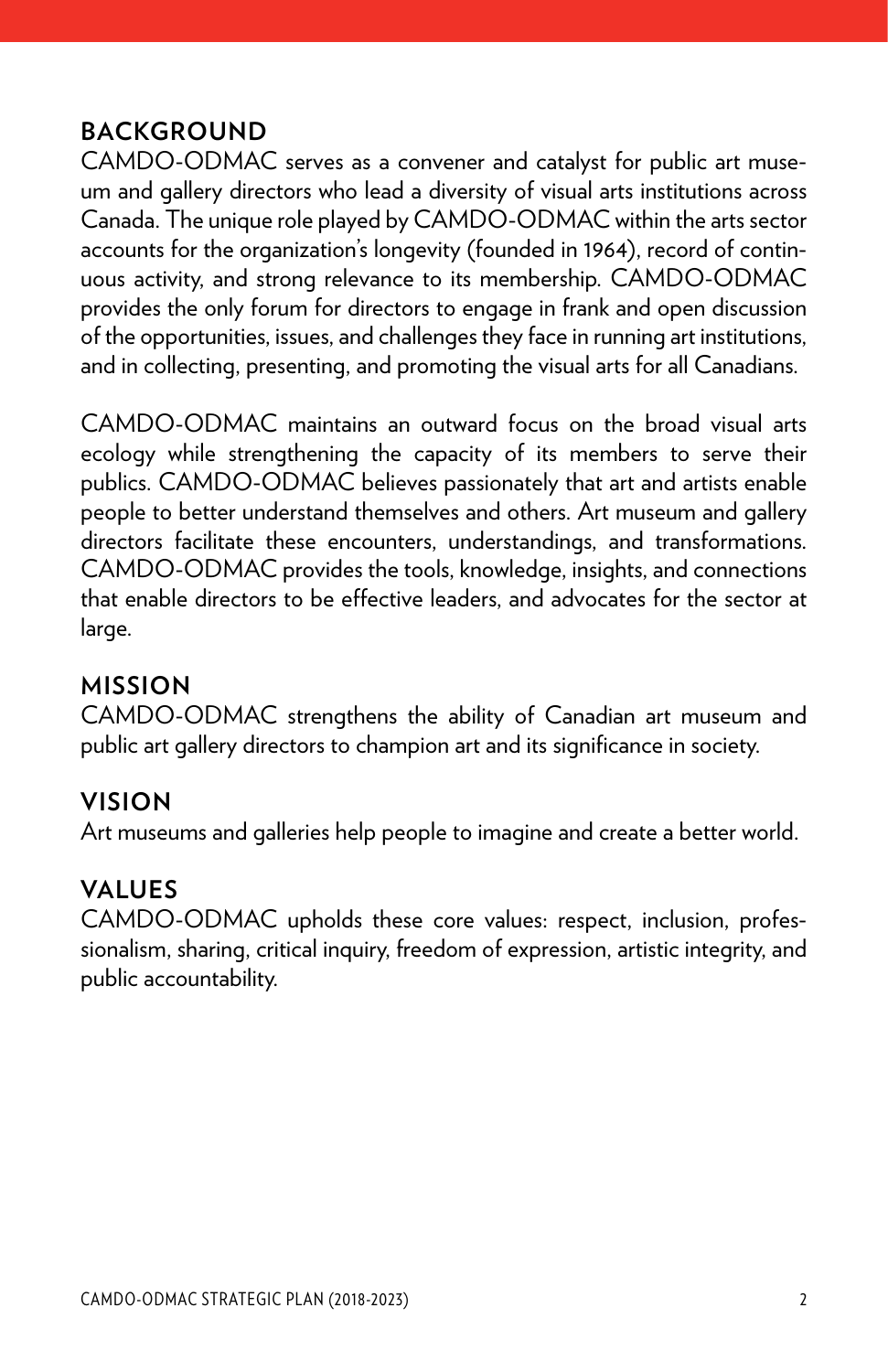## **STRATEGIC PRIORITIES 2018-2023**



Develop and support strong and effective museum leaders through active participation and exchange.



Foster diversity and inclusion in all aspects of museum and gallery practice through a revitalized and expanded membership.



Lead public conversations on the role and significance of the visual arts in society through multiple means including digital platforms.



Enhance and promote a vital CAMDO-ODMAC identity while ensuring organizational resilience and sustainability.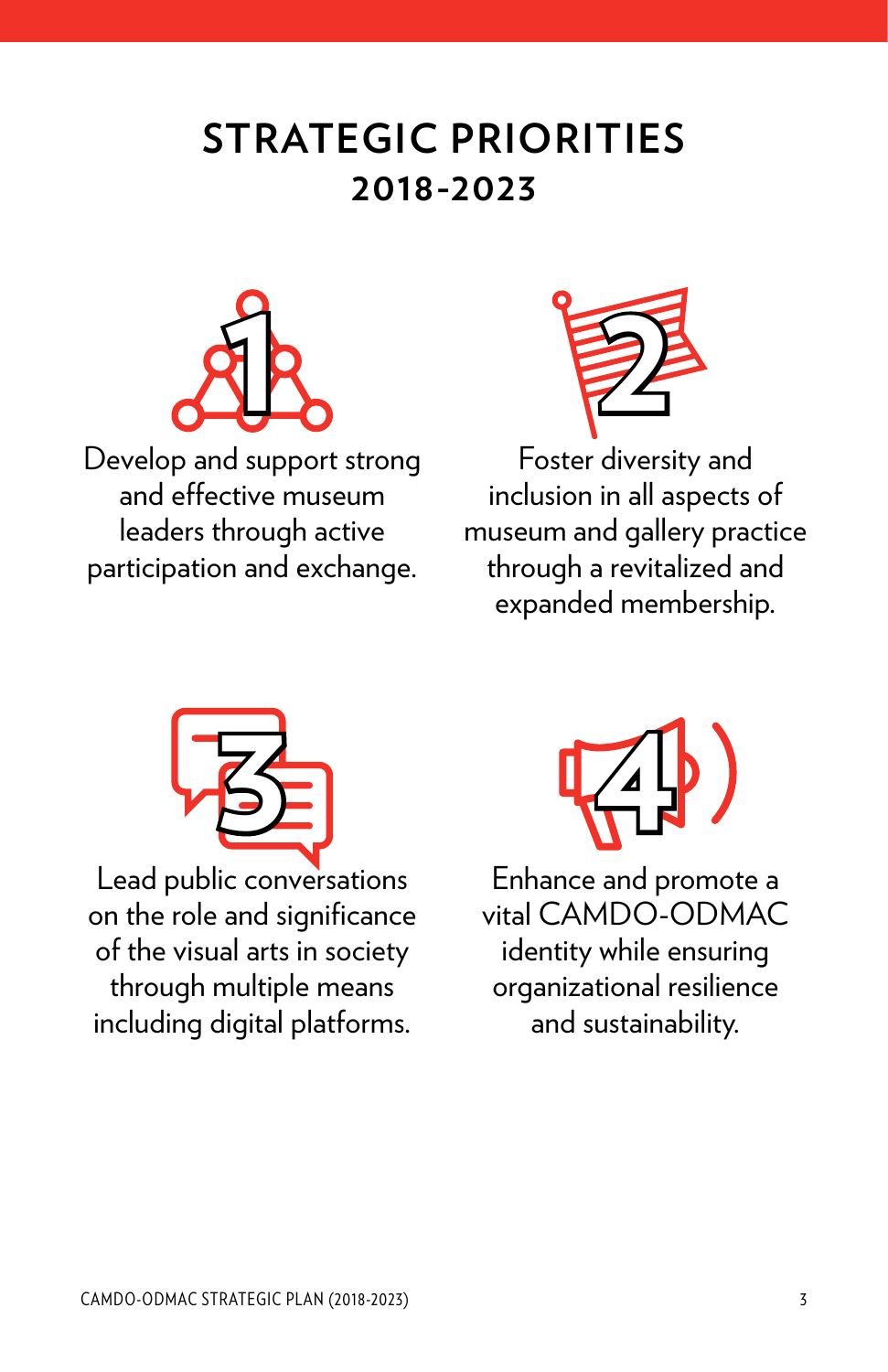# **STRATEGIC PRIORITY**



**Develop and support strong and effective museum leaders through active participation and exchange.**

## **ACTIONS**

- $\vee$  Provide new professional development opportunities and resources in leadership, and explore innovative formats of access to these.
- $\vee$  Create tangible opportunities for emerging arts leaders to be involved in CAMDO-ODMAC activities.
- $\vee$  Implement a sustainable means to gather and share data about members and their organizations as a developmental research resource.
- $\blacktriangleright$  Seek and realize opportunities to increase the visibility of museum leaders in professional and public contexts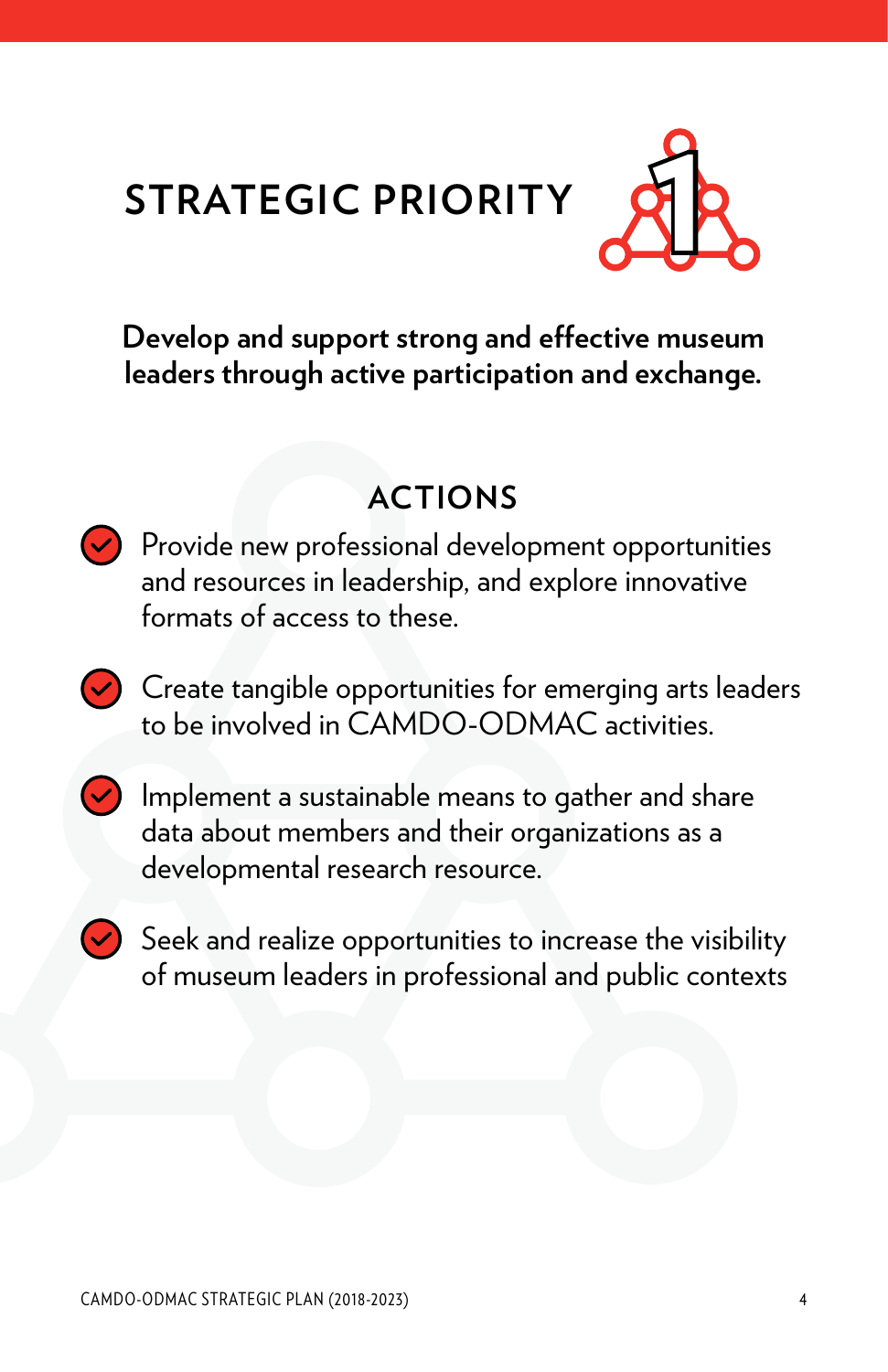



**Foster diversity and inclusion in all aspects of museum and gallery practice through a revitalized and expanded membership.**

### **ACTIONS**

Review and update membership criteria to reflect a broader spectrum of the breadth and innovation of Canadian art museums and galleries.

 $\vee$  Research the Canadian cultural landscape in order to develop and implement a strategy to increase diversity in the membership.



 $\vee$  Explore ways to deepen engagement with First Nations, Métis and Inuit artists and communities, and to support members in developing and implementing strategies for decolonization.

 $\vee$  Design and implement a self-disclosure survey of diversity in Canadian art museums and galleries.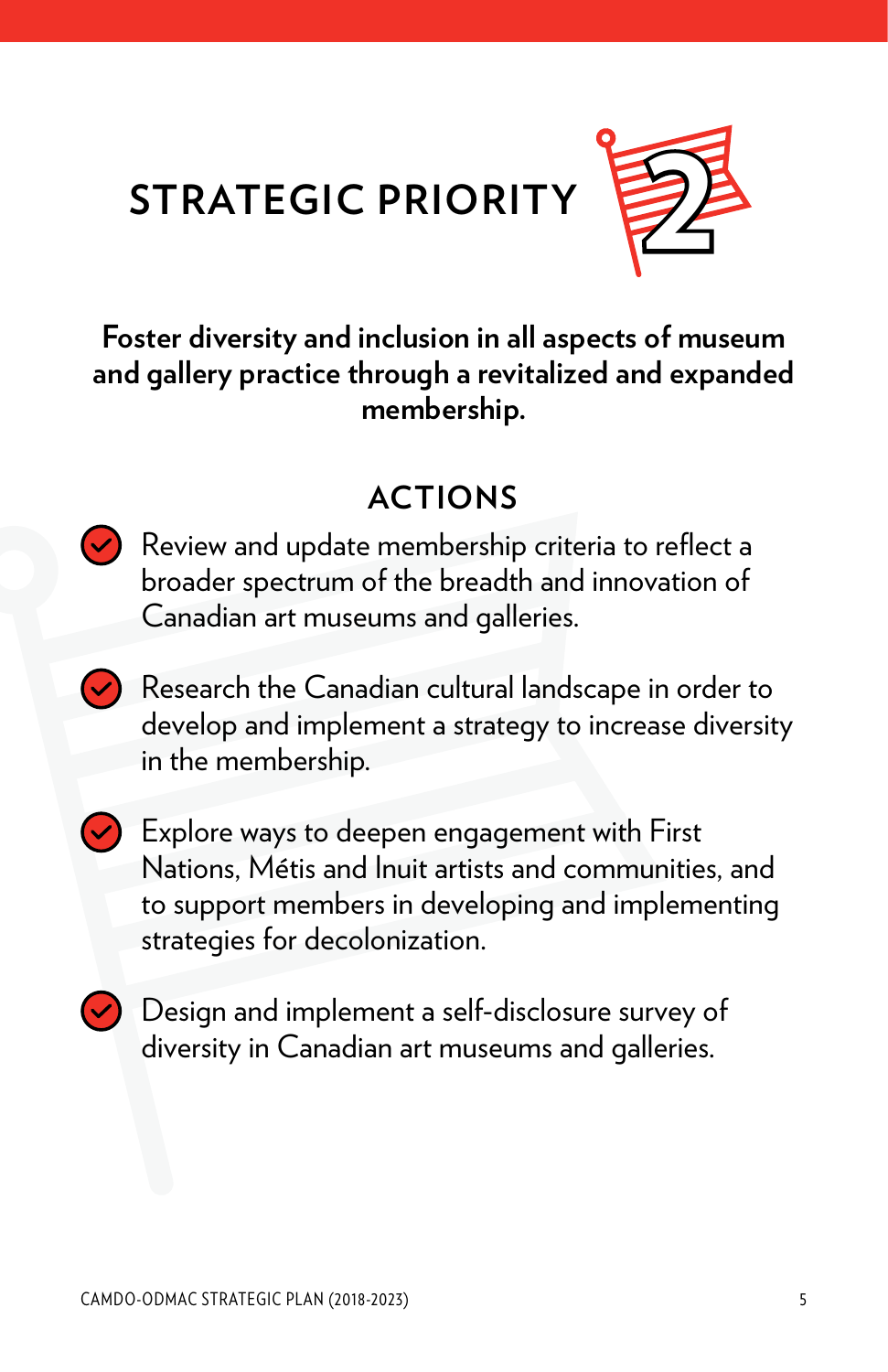## **STRATEGIC PRIORITY**



**Lead public conversations on the role and significance of the visual arts in society through multiple means including digital platforms.**

### **ACTIONS**

 $\vee$  Develop resources that communicate the impact of art museums and galleries in society.

 $\triangledown$  Lead public conversations on vital topics at CAMDO-ODMAC meetings and in new public contexts.

 $\blacktriangleright$  Spark wide participation in these conversations through digital and other innovative forms of dissemination and exchange.



 $\blacktriangleright$  Strengthen sector-wide alliances and partnerships.